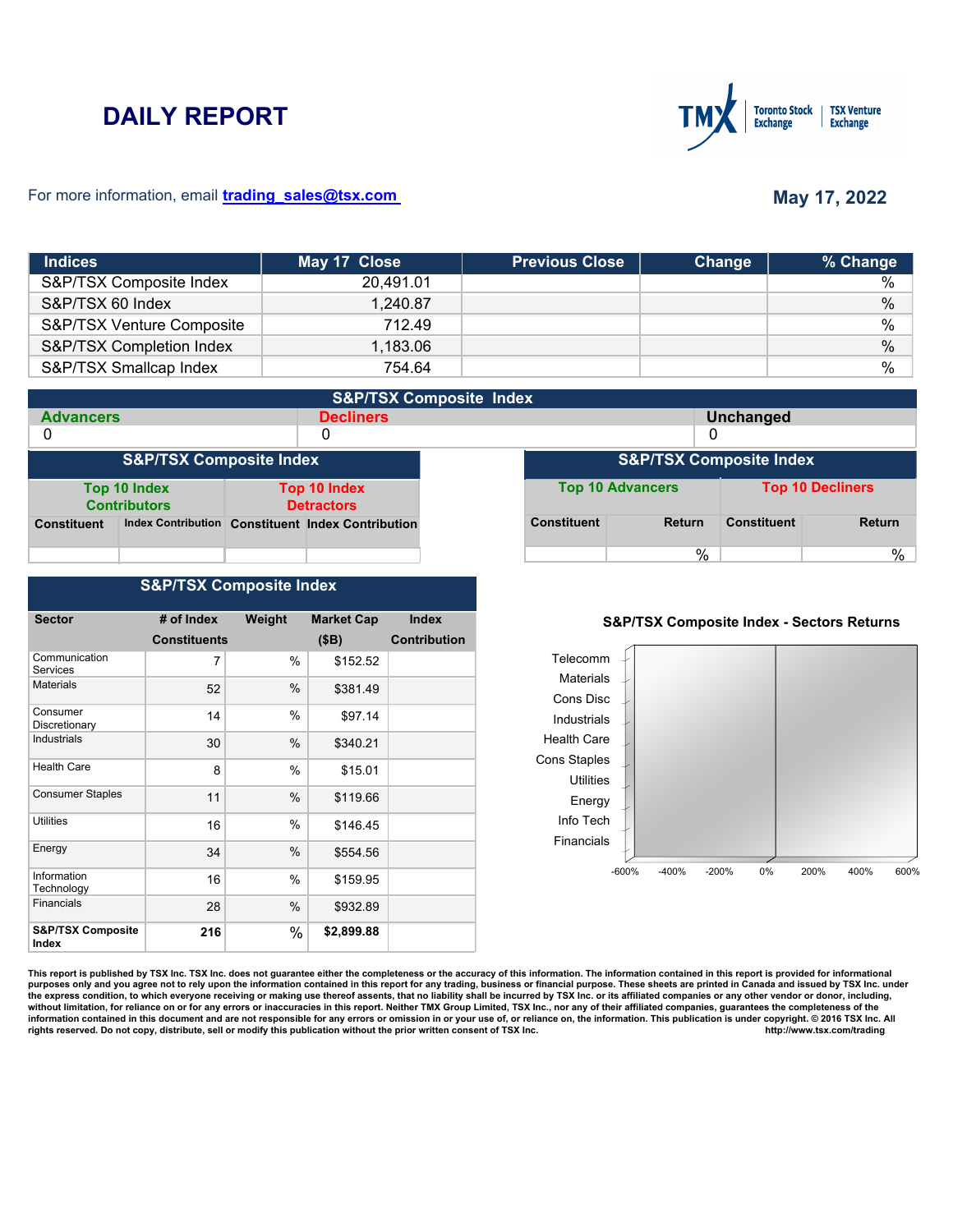

|             | Top 20 TSX Symbols by Volume |                  |             | <b>Top 20 TSX Symbols by Value</b> |
|-------------|------------------------------|------------------|-------------|------------------------------------|
| Symbol      | <b>TSX Volume</b>            | <b>TSX Value</b> | Symbol      | <b>TSX Volume</b>                  |
| <b>MFC</b>  | 25,665,488                   | \$589,110,863    | <b>ENB</b>  | 20,414,393                         |
| <b>ENB</b>  | 20,414,393                   | \$1,174,668,756  | <b>MFC</b>  | 25,665,488                         |
| SU          | 8,356,469                    | \$410,539,995    | SU          | 8,356,469                          |
| ATH         | 7,819,156                    | \$19,292,664     | RY          | 3,126,834                          |
| <b>CPG</b>  | 7,487,892                    | \$73,770,096     | <b>CNR</b>  | 2,341,542                          |
| <b>CVE</b>  | 5,821,652                    | \$156,791,205    | <b>CNQ</b>  | 3,328,098                          |
| BBD.B       | 5,460,492                    | \$6,631,163      | ΙTD         | 2,610,670                          |
| <b>HND</b>  | 5,145,517                    | \$13,326,726     | <b>FTS</b>  | 3,727,359                          |
| ARX         | 5,023,325                    | \$89,364,243     | <b>BMO</b>  | 1,717,526                          |
| ABX         | 4,811,966                    | \$126,460,155    | <b>BCE</b>  | 3,056,487                          |
| BTE         | 4,210,673                    | \$27,800,002     | PPL         | 4,011,107                          |
| PPL         | 4,011,107                    | \$203,288,715    | <b>CM</b>   | 2,720,011                          |
| Κ           | 3,908,713                    | \$21,851,289     | SLF         | 3,050,534                          |
| <b>FTS</b>  | 3,727,359                    | \$235,276,873    | NA.         | 1,868,138                          |
| XIU         | 3,525,111                    | \$110,740,724    | <b>BNS</b>  | 2,052,771                          |
| CNQ         | 3,328,098                    | \$270,083,957    | <b>CVE</b>  | 5,821,652                          |
| AС          | 3,326,265                    | \$71,289,808     | <b>SHOP</b> | 329,129                            |
| <b>BIR</b>  | 3,310,323                    | \$35,855,862     | BAM.A       | 2,452,960                          |
| <b>HEXO</b> | 3,280,247                    | \$1,360,477      | <b>NTR</b>  | 1,068,656                          |
| <b>RY</b>   | 3,126,834                    | \$398,089,503    | <b>ABX</b>  | 4,811,966                          |

| <b>TSX</b>           |                  | <b>TSX ANONYMOUS TRADING</b> |                 |
|----------------------|------------------|------------------------------|-----------------|
| Daily Volume         | 423.904.465      | Daily Volume                 | 198.810.230     |
| Daily Value          | \$11,402,092,856 | Daily Value                  | \$5,887,295,135 |
| Daily Trades         | 1.151.433        | Average Trade Size           | 341             |
| Daily Symbols Traded | 2,102            | % TSX Volume                 | 46.90 %         |



| <b>Top 20 TSX Symbols by Value</b> |                   |                  |  |  |  |
|------------------------------------|-------------------|------------------|--|--|--|
| Symbol                             | <b>TSX Volume</b> | <b>TSX Value</b> |  |  |  |
| <b>ENB</b>                         | 20,414,393        | \$1,174,668,756  |  |  |  |
| <b>MFC</b>                         | 25,665,488        | \$589,110,863    |  |  |  |
| SU                                 | 8,356,469         | \$410,539,995    |  |  |  |
| RY                                 | 3,126,834         | \$398,089,503    |  |  |  |
| <b>CNR</b>                         | 2,341,542         | \$346,051,767    |  |  |  |
| <b>CNQ</b>                         | 3,328,098         | \$270,083,957    |  |  |  |
| ΤD                                 | 2,610,670         | \$244,106,760    |  |  |  |
| <b>FTS</b>                         | 3,727,359         | \$235,276,873    |  |  |  |
| <b>BMO</b>                         | 1,717,526         | \$231,804,065    |  |  |  |
| <b>BCE</b>                         | 3,056,487         | \$210,796,992    |  |  |  |
| PPL                                | 4,011,107         | \$203,288,715    |  |  |  |
| <b>CM</b>                          | 2,720,011         | \$190,999,866    |  |  |  |
| <b>SLF</b>                         | 3,050,534         | \$190,760,925    |  |  |  |
| NA.                                | 1,868,138         | \$172,451,732    |  |  |  |
| <b>BNS</b>                         | 2,052,771         | \$169,308,243    |  |  |  |
| <b>CVE</b>                         | 5,821,652         | \$156,791,205    |  |  |  |
| <b>SHOP</b>                        | 329,129           | \$154,707,074    |  |  |  |
| BAM.A                              | 2,452,960         | \$153,977,532    |  |  |  |
| <b>NTR</b>                         | 1,068,656         | \$142,113,380    |  |  |  |
| <b>ABX</b>                         | 4,811,966         | \$126,460,155    |  |  |  |

| <b>ETF Trading</b> |               |                     |          |  |
|--------------------|---------------|---------------------|----------|--|
| Daily Volume       | 36.832.727    | Average Trade Value | \$12,082 |  |
| Daily Value        | \$688,770,530 | Average Trade Size  | 646      |  |
| # Trades           | 57,006        | # of ETFs Traded    | 852      |  |

|            | Top 10 ETFs by TSX Volume |                     | Top 10 ETFs by TSX Value |                      |                     |  |
|------------|---------------------------|---------------------|--------------------------|----------------------|---------------------|--|
| Symbol     | <b>Market Volume</b>      | <b>Market Value</b> | Symbol                   | <b>Market Volume</b> | <b>Market Value</b> |  |
| <b>HND</b> | 5,145,517                 | \$13,326,726        | XIU                      | 3,525,111            | \$110,740,724       |  |
| XIU        | 3,525,111                 | \$110,740,724       | XEG                      | 2,251,209            | \$37,169,629        |  |
| <b>HOD</b> | 2,687,418                 | \$5,972,370         | ZEB                      | 893,637              | \$33,316,071        |  |
| <b>XEG</b> | 2,251,209                 | \$37,169,629        | <b>HXT</b>               | 610.641              | \$30,220,787        |  |
| <b>HQD</b> | 1,352,915                 | \$11,088,077        | <b>XFN</b>               | 494,030              | \$23,404,143        |  |
| HQU        | 1,331,377                 | \$15,267,601        | <b>XSP</b>               | 429,465              | \$18,755,781        |  |
| <b>HSD</b> | 1,136,351                 | \$9,076,394         | <b>XGD</b>               | 985.750              | \$18,239,962        |  |
| <b>XGD</b> | 985,750                   | \$18,239,962        | <b>HNU</b>               | 439,684              | \$16,069,473        |  |
| ZEB        | 893,637                   | \$33,316,071        | ZQQ                      | 177.147              | \$15,918,937        |  |
| <b>HXT</b> | 610,641                   | \$30,220,787        | XQQ                      | 161.750              | \$15,718,950        |  |